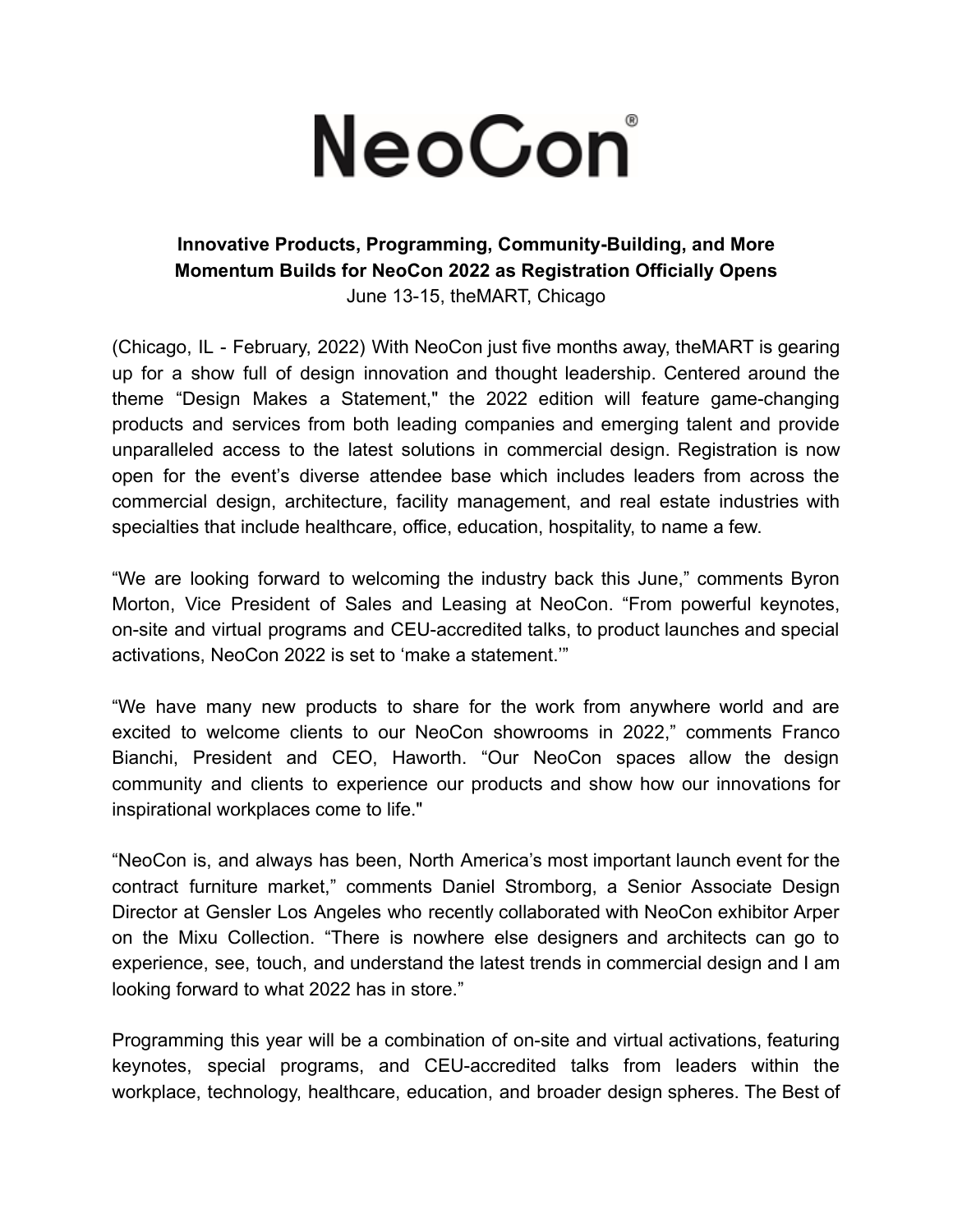NeoCon Awards will also be returning for its 31st season, offering a chance for exhibitors to submit their brightest product innovations from the past year and be reviewed on-site by a distinguished jury of designers and industry specialists.

Registration for NeoCon is now open and will be free for all to attend. Programming registration will open in April. To register, head [here.](https://neocon.com/registerndee/lookup.asp?sh=PR) To read the latest From the Community blogs, and learn more about the show itself, head to [neocon.com](http://neocon.com).

For showroom, exhibitor, and general NeoCon news, images, and real-time information, follow NeoCon on: [Facebook](https://www.facebook.com/neoconshows/?ref=br_rs) [\(@NeoConShows](https://www.facebook.com/neoconshows/)), [Twitter](https://twitter.com/neocon_shows?lang=en) (@NeoCon Shows), [Instagram](https://www.instagram.com/neocon_shows/?hl=en) ([@NeoCon\\_Shows\)](https://www.instagram.com/neocon_shows/?hl=en), and [Linkedin \(@NeoCon-Shows\)](https://www.linkedin.com/company/neocon-shows/)

Media Contacts: Novità Communications

[Alexandra](mailto:alexandra@novitapr.com) Zwicky / Danielle [McWilliams](mailto:danielle@novitapr.com) / Nicole [Haddad](mailto:nic@novitapr.com) / Emma [Reuland](mailto:emma@novitapr.com) / [Katie](mailto:katiefosdick@novitapr.com) **[Fosdick](mailto:katiefosdick@novitapr.com)** 

# # #

**About NeoCon:** NeoCon is the world's leading platform and most important event for the commercial interiors industry, held each year at theMART in Chicago. Since launching in 1969, NeoCon has served as the annual gathering place for the commercial design world's manufacturers, dealers, architects, designers, end-users, design organizations and media. The three-day event showcases game-changing products and services from close to 500 leading and emerging companies—providing unparalleled access to the latest and most innovative solutions. A robust educational program of keynote presentations and CEU sessions offers world-class expertise and insight about today's most relevant topics as well as the future of commercial design[.](https://novitapr.us19.list-manage.com/track/click?u=f2437c341c2d477889d2e3931&id=009ec41c49&e=cda661e2e2) [www.neocon.com](https://novitapr.us19.list-manage.com/track/click?u=f2437c341c2d477889d2e3931&id=009ec41c49&e=cda661e2e2)

NeoCon® is a registered trademark of Merchandise Mart Properties Inc, a subsidiary of Vornado Realty Trust.

**About theMART:** theMART (formerly The Merchandise Mart), located in the center of the sought-after River North submarket, is interwoven into the fabric of Chicago as an innovator in business, technology, culture, art, media and more. It is one of the world's leading commercial buildings, wholesale design centers and the preeminent international business location in Chicago. Encompassing 4.2 million gross square feet, theMART spans two city blocks, rises 25 stories, and is visited by an average of 30,000 people each business day and nearly 10 million people annually. Offering continuous